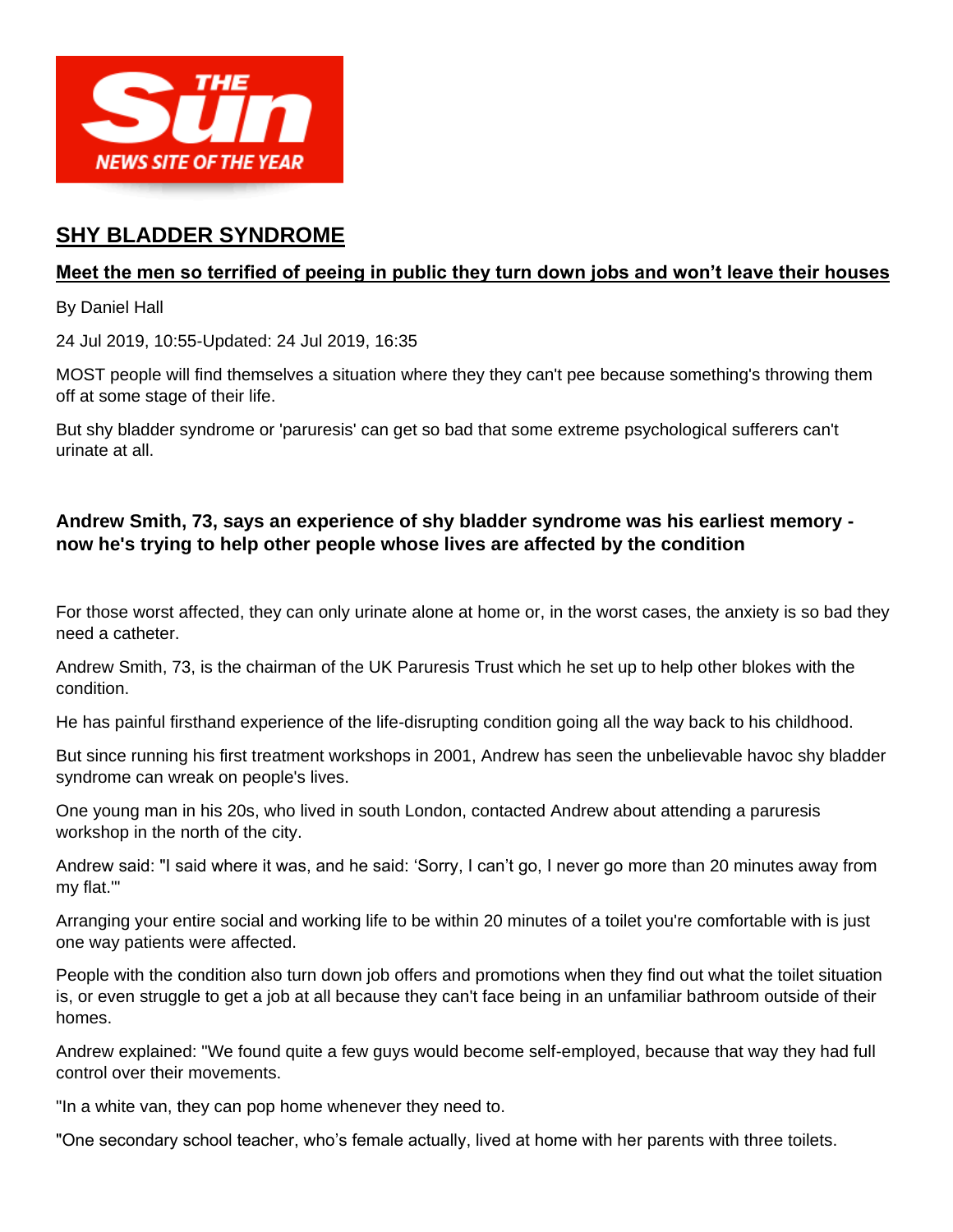"When she got her own flat, she was OK except occasionally she got blocked when she heard footsteps upstairs, and that would stop her.

"The crunch point was when her fiancé stayed over with her, she couldn't have a wee in the night when he was asleep.

"She jumped in the car, drove 10 minutes to her parents' house, and used the downstairs cloakroom and then drove back hope. This is all hidden.

"They'll go to any lengths to hide the problem they've got because they're too ashamed and too embarrassed to ask for help."

### **Paruresis can be caused by a traumatic event in childhood, like being attacked by school bullies in a toilet or having a medical procedure on your genitals**

## **ANDREW'S STORY**

Andrew said his own experience with the condition can be traced back to when he was just three-and-a-half years old.

He said: "I was in a gent's public toilet, one of the pee up against the wall trough types, with my father.

"I remember just being very uneasy and anxious in that situation."

That early age anxiety rooted itself in Andrew's mind, following him through school to the point where he had to wait until he thought the toilets were empty whenever he needed to use one.

And when he went off to Cambridge University, his particular anxiety was having serious negative effects.

He said: "I never went to the pub because I couldn't consider the idea of downing pints of liquid and getting trapped.

"So that affects social life."

Andrew says the worry is constant, even when you're not in the toilets.

He explains: "It's always in the back of your mind like a little subroutine, just ticking off 'where am I going to be in two hours' time, where am I going to be this evening, what's happening at the weekend,' just checking I'll be able to manage."

It wasn't until mid-life that Andrew developed strategies to cope with his condition, including arriving late to pub meetups or leaving early.

He also stuck to "drinking shorts instead of pints, which really marks you out as an oddball".

Eventually, he managed to get the problem under control to the point where, instead of being incapacitated by paruresis, he ended up merely "on the shy end of normal".

Andrew added: "Sometimes I use the urinals depending on the situation, other times I can't, but I don't give a toss about using a cubicle - I just do whatever's comfortable for me, and that's OK."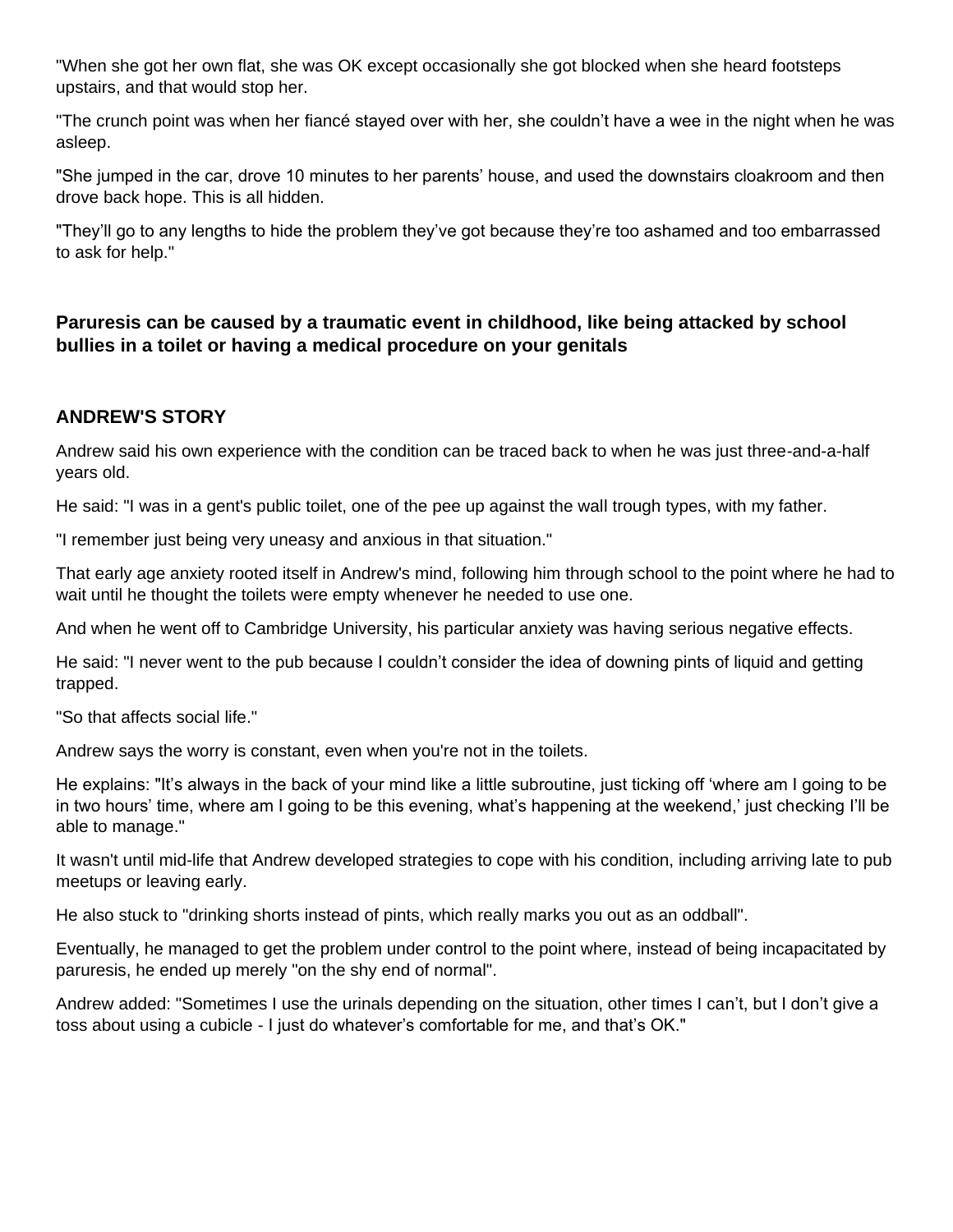## **VICIOUS CYCLE**

Andrew now helps sufferers by using Cognitive Behavioral Therapy-led workshops which gets patients to challenge anxious beliefs they hold about going to the toilet.

In most cases, people with paruresis become worried people are noticing they're not peeing, either by watching them or listening to them, which itself makes the fear worse.

Andrew explains: "They're highly self-conscious about being in a cubicle, because in their mind a cubicle is there only for a number two, you shouldn't be in there if you're doing a number one, so they're very selfconscious about their feet pointing the wrong way and that sort of thing."

Broadly speaking, the severity of the condition can be divided into three groups.

Andrew says there are: "Those who can usually manage a cubicle, but can't manage the urinal; there's those who can usually manage in a domestic situation but can't manage a cubicle; and then the severe cases are the ones who struggle in a domestic situation."

#### **SILENT TABOO**

Hard data on just how many people suffer from paruresis is difficult to estimate.

But according to the International Paruresis Association in America, around seven per cent of the population has it.

In the States, that represents a staggering 20million people.

If the same proportion is true in the UK, that would be a whopping 4.6million people.

And Andrew says the problem ends up surfacing among groups of men where you might not expect it.

He said: "The American association managed to get hold of a guy who'd worked in the armed forces and was responsible for drug testing and they asked him his experience of the reaction of people.

"Because in America the method of drug testing is Draconian — you actually have to pee into a bottle in front of somebody so they can see the pee leaving your body to go into it.

"He thought about three out of ten guys had absolutely no problem doing that.

"But five out of ten struggled to a greater or lesser degree.

"They gave all sorts of weird excuses why they weren't peeing like 'It's because you're a noncommissioned officer, it's putting me off'.

"Two out of ten couldn't do it, so sat on the bench.

"So that's an example where you start raising the bar beyond the point where the normal male population is used to and they suddenly find 'Oh! It's not working! What the f\*\*\*'s going on?"

#### **Some people suffer so badly with paruresis they turn down job offers when they find out what the toilet situation will be**